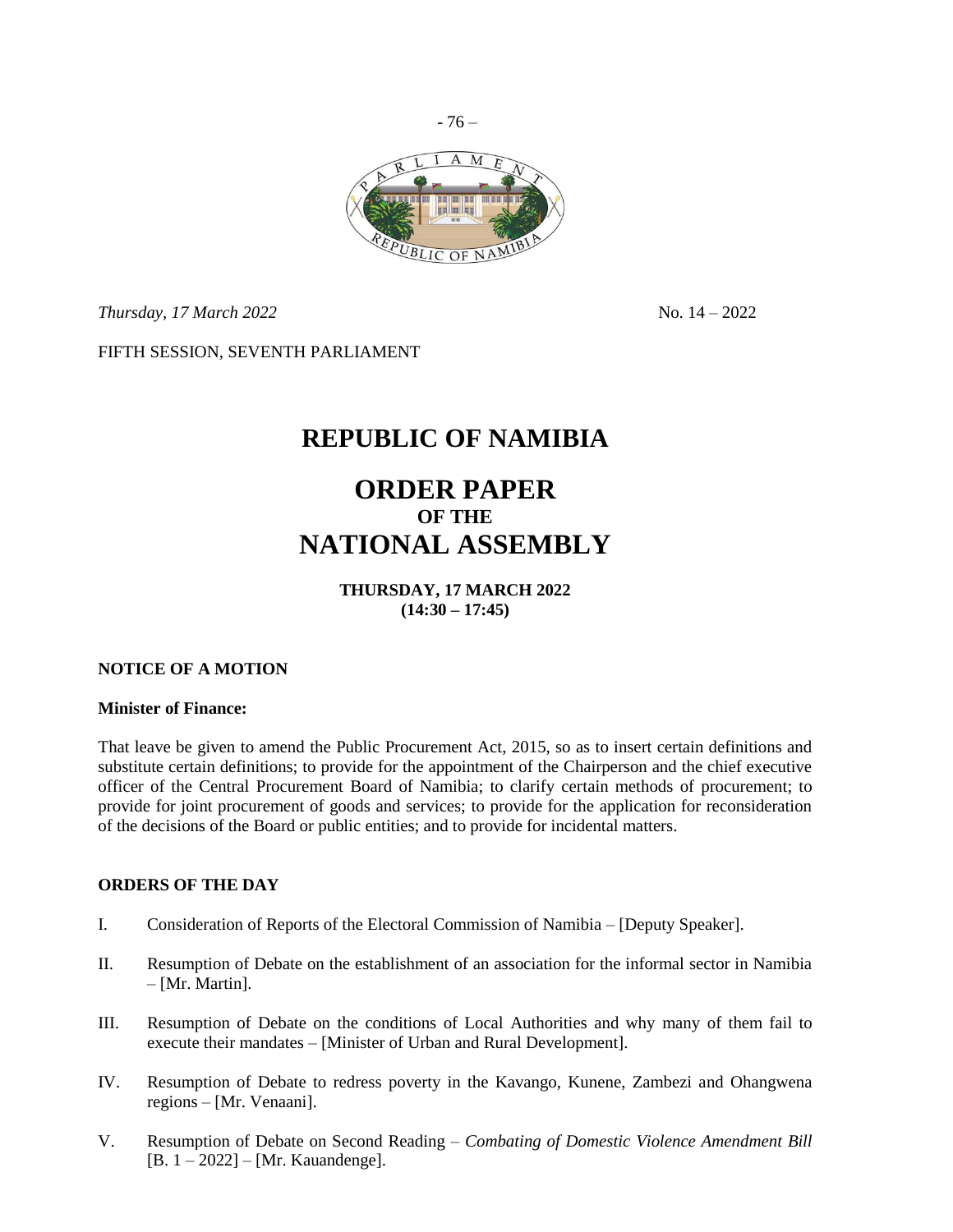- VI. Resumption of Debate on the challenges experienced by the Public Transport Industry during the periods of state of emergencies in the country – [Mr. Muharukua].
- VII. Resumption of Debate on the impact of the executive on separation of powers [Mr. Muharukua].
- VIII. Resumption of Debate on the state of sport development in the regions [Ms. Hengari].
- IX. Resumption of Debate on youth unemployment crisis in Namibia, its ramifications, both in the short and medium to long term **– [**Deputy Minister of Works and Transport**].**
- X. Consideration of a Committee Report on the Stakeholder Consultation Workshop held at Tsumeb – [Mr. Karondo].
- XI. Resumption of Debate on the boundary treaty signed between Namibia and Botswana whether it does not violate Article 32(9) of the Constitution and Section 38(a) of the Communal Land Reform Act – [Mr. Mwilima].
- XII. Resumption of Debate on un-attended government vehicles parked at the government garage and premises country wide – [Deputy Minister of Works and Transport].
- XIII. Resumption of Debate on the introduction of an insurance cover policy that will compensate farmers for damages caused by wildlife – [Minister of Agriculture, Water and Land Reform].
- XIV. Resumption of Debate on the retirement ages of academics and vocational trainers at our institutions of higher learning – [Dr. Ndjoze-Ojo].
- XV. Resumption of Debate on alternative housing financing schemes necessitated by unaffordable banks charges – [Ms. Dienda].
- XVI. Resumption of Debate on the plight of older persons in relation to the abuse they endure as a result of their old age pension – [Minister of Gender Equality, Poverty Eradication and Social Welfare].
- XVII. Resumption of Debate on the importance of having a universal health coverage which is affordable to implement – [Ms. Moongo].
- XVIII. Resumption of Debate on the introduction of free wi-fi at all schools, towns, public places and public transport – [Ms. Becker].
- XIX. Resumption of Debate on the representation and participation of women in politics [Mr. Van Wyk].
- XX. Resumption of Debate on ways and means to allow all people of Namibia to guide the drawing up of the annual budget – [Minister of Finance].
- XXI. Resumption of Debate on the establishment of a state owned dialysis center to cater for state patients with chronic kidney failure – [Ms. Elago].
- XXII. Consideration of Report of the Standing Committee on the *Access to Information Bill*  [Ms. Elago].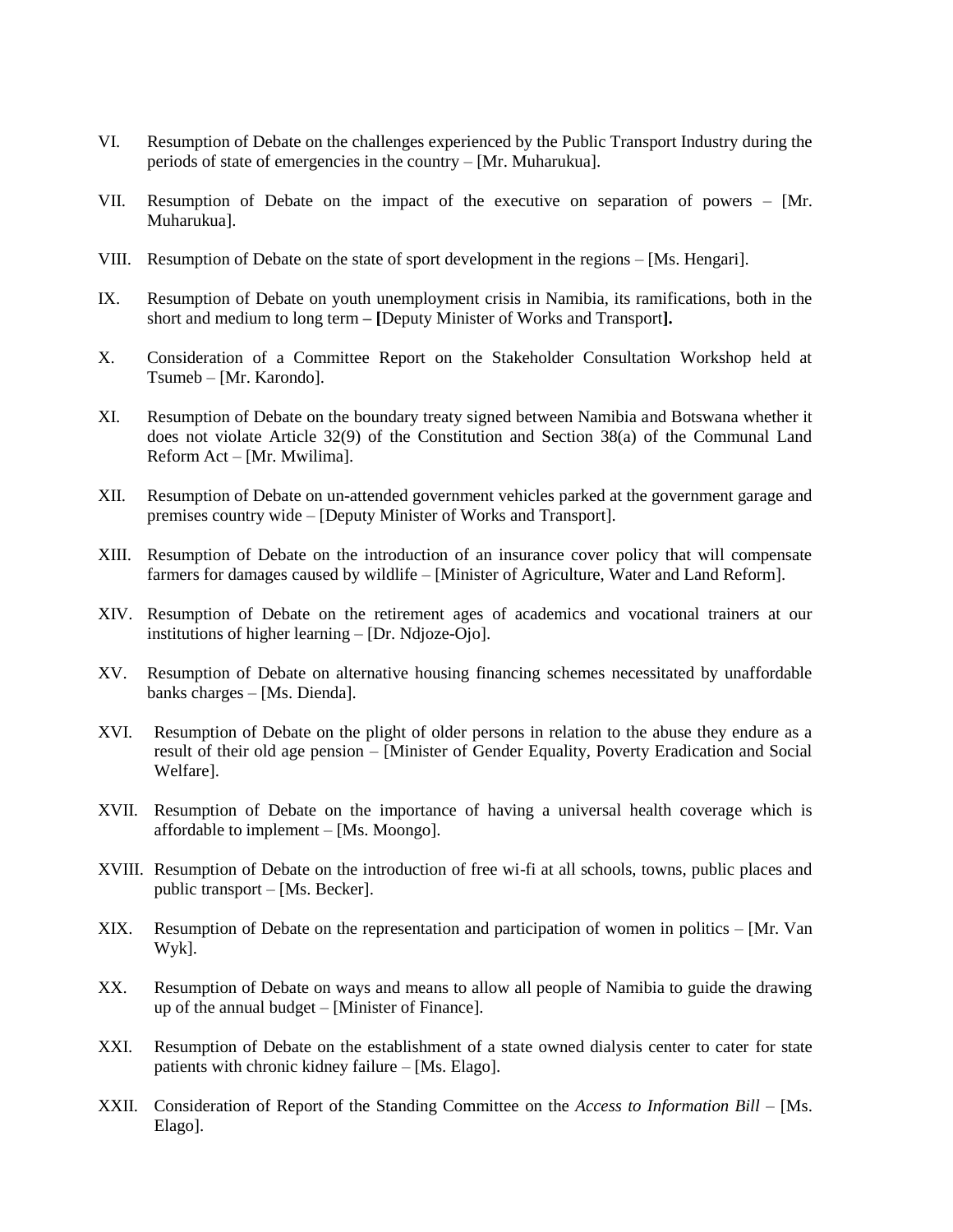- XXIII. Resumption of Debate on Trade-Related Aspects of Intellectual Property Rights Agreement [Deputy Minister of Information and Communication Technology].
- XXIV. Resumption of Debate on the Treaty between Botswana and Namibia on Mutual Legal Assistance in Criminal Matters – [Deputy Minister of Finance].
- XXV. Resumption of Debate on the Treaty between Namibia and Botswana on Extradition [Mr. Muharukua].

\_\_\_\_\_\_\_\_\_\_\_\_\_\_\_\_\_\_\_\_\_\_\_\_\_\_\_\_\_\_\_\_

## **WEDNESDAY, 23 MARCH 2022**

#### **ORDERS OF THE DAY**

- I. Resumption of Debate on the Treaty between Namibia and Russia on Mutual Legal Assistance in Criminal Matters – [Mr. Shihumbu].
- II. Resumption of Debate on Second Reading *Combating of Rape Amendment Bill* [B. 2 2022] – [Mr. Shihumbu].

\_\_\_\_\_\_\_\_\_\_\_\_\_\_\_\_\_\_\_\_\_\_\_\_\_\_\_\_\_\_\_\_

#### **THURSDAY, 24 MARCH 2022**

#### **ORDER OF THE DAY**

Resumption of Debate on Second Reading – *Appropriation Bill* [B. 3 – 2022] – [Mr. Smit].

## **TUESDAY, 12 APRIL 2022**

\_\_\_\_\_\_\_\_\_\_\_\_\_\_\_\_\_\_\_\_\_\_\_\_\_\_\_\_\_\_\_\_

## **NOTICE OF A MOTION**

#### **Deputy Minister of Health and Social Services:**

The events of colonisation on the African continent and Namibia in particular are documented since the days of the first European settlers. Much of our history is written from the perspective of the colonisers while the viewpoints and experiences of the Africans is largely ignored.

It was concluded that at independence, perhaps with the excitement and euphoria that prevailed, both the government and the people thought that the new dispensation was going to bring about the healing of wounds and help us all move on. We were all wrong and the truth is quite evident in the communities and amongst the descendants of the victims of the 1904-08 Ovaherero and Nama Genocide. To the contrary, GRN established a Ministry of Veterans' Affairs which deals with matters of those who were involved in the 1966-1990 war of liberation which was fought by all Namibians